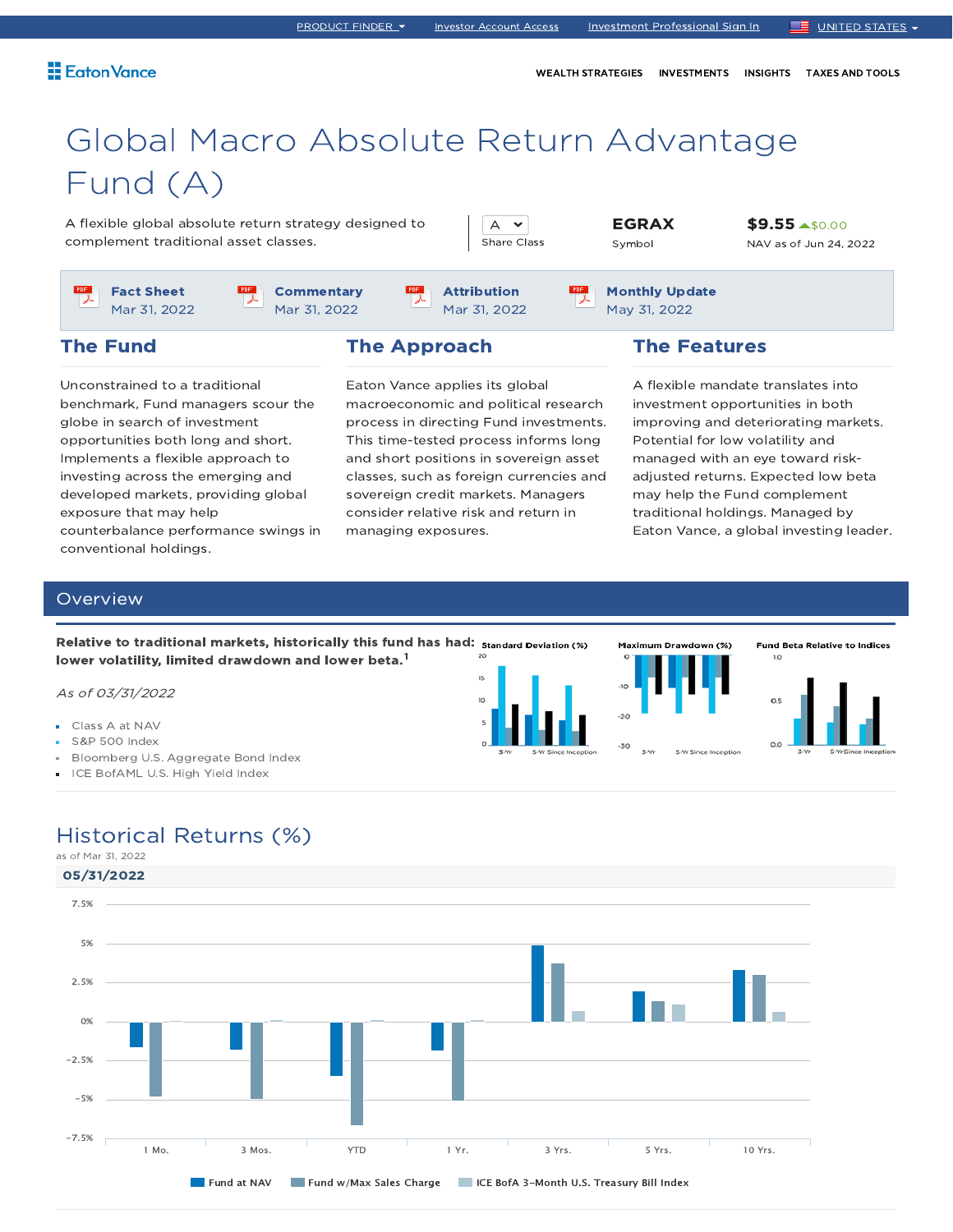03/31/2022



Fund at NAV Fund w/Max Sales Charge ICE BofA 3-Month U.S. Treasury Bill Index

| 05/31/2022                                |         |         |         |         |      |      |      |
|-------------------------------------------|---------|---------|---------|---------|------|------|------|
| <b>Fund at NAV</b>                        | $-1.61$ | $-1.81$ | $-3.47$ | $-1.86$ | 4.91 | 2.02 | 3.36 |
| Fund w/Max Sales Charge                   | $-4.79$ | $-4.97$ | $-6.61$ | $-5.06$ | 3.75 | 1.35 | 3.01 |
| ICE BofA 3-Month U.S. Treasury Bill Index | 0.07    | O.11    | 0.12    | O.14    | 0.69 | 1.12 | 0.64 |
| 03/31/2022                                |         |         |         |         |      |      |      |
| <b>Fund at NAV</b>                        | $-1.91$ | $-3.56$ | $-3.56$ | 0.06    | 5.17 | 2.26 | 3.09 |
| Fund w/Max Sales Charge                   | $-5.07$ | $-8.11$ | $-8.11$ | $-4.71$ | 3.47 | 1.27 | 2.59 |
| ICE BofA 3-Month U.S. Treasury Bill Index | 0.03    | 0.04    | 0.04    | 0.06    | 0.81 | 1.13 | 0.63 |

Past performance is no guarantee of future results. Investment return and principal value will fluctuate so that shares, when redeemed, may be worth more or less than their original cost. Performance is for the stated time period only; due to market volatility, the Fund's current performance may be lower or higher than quoted. Returns are historical and are calculated by determining the percentage change in net asset value (NAV) with all distributions reinvested. Returns for other classes of shares offered by the Fund are different. Performance less than or equal to one year is cumulative. Max Sales Charge: 3.25%.

### Fund Facts as of May 31, 2022

| <b>Performance Inception</b>          | 08/31/2010   |
|---------------------------------------|--------------|
| <b>Investment Objective</b>           | Total return |
| <b>Total Net Assets</b>               | \$1.6B       |
| Expense Ratio (Gross) <sup>2,3</sup>  | 1.57%        |
| Expense Ratio (Net) <sup>2,3</sup>    | 1.46%        |
| <b>Adjusted Expense Ratio (Gross)</b> | 1.46%        |
| <b>Adjusted Expense Ratio (Net)</b>   | 1.35%        |
| <b>CUSIP</b>                          | 277923280    |

Adjusted Expense Ratios excludes certain investment expenses such as interest expense from borrowings and repurchase agreements and dividend expense from short sales, incurred directly by the Fund or indirectly through the Fund's investment in underlying Eaton Vance Funds, if applicable none of which are paid to Eaton Vance.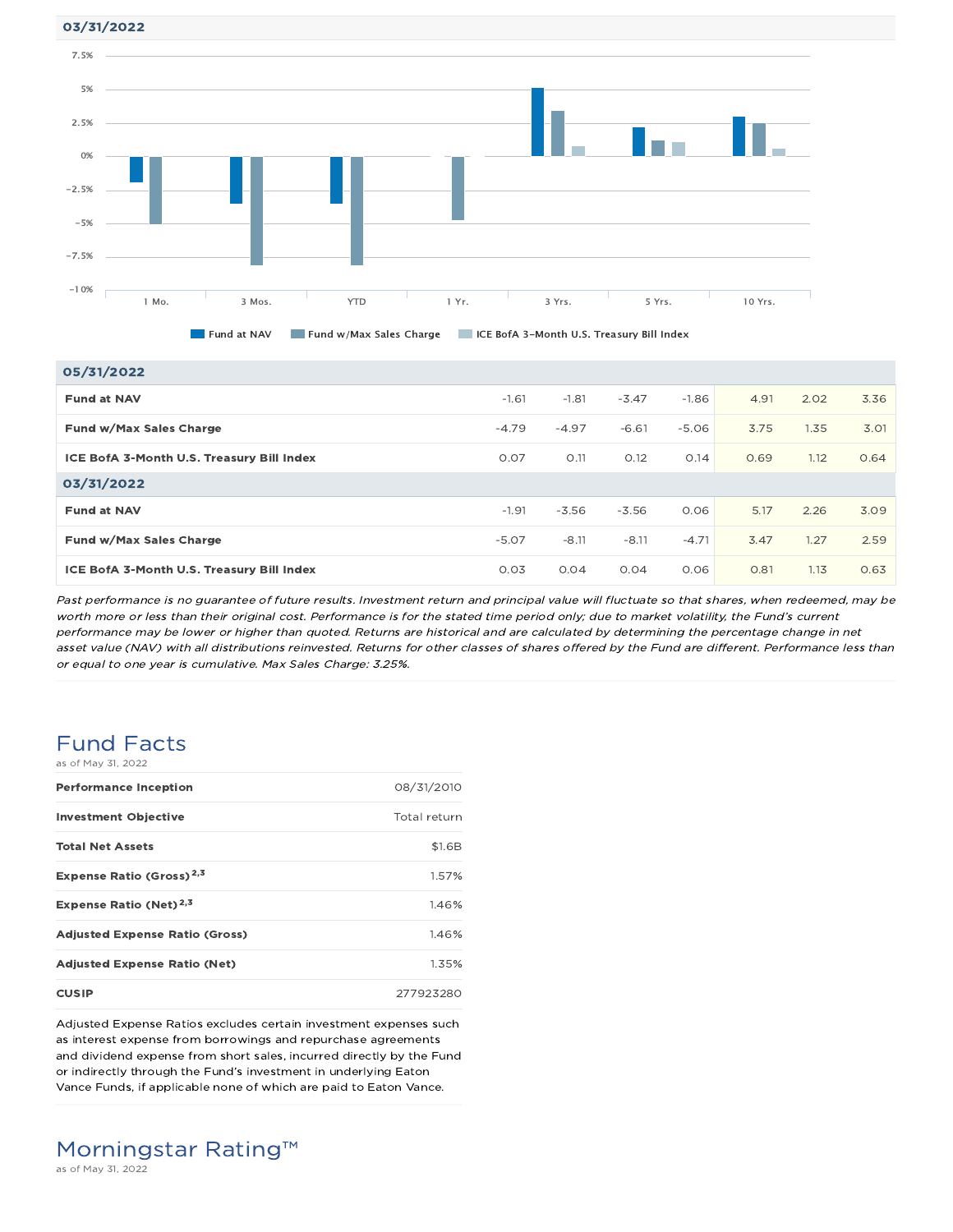| <b>Time Period</b> | Rating | Funds in<br>Nontraditional Bond<br>Category |
|--------------------|--------|---------------------------------------------|
| Overall            | ****   | 300                                         |
| 3 Years            | *****  | 300                                         |
| 5 Years            | ***    | 265                                         |
| 10 Years           | ****   | 122                                         |

The Morningstar Rating™ for funds, or "star rating", is calculated for managed products (including mutual funds and exchange-traded funds) with at least a three-year history. Exchange-traded funds and open-ended mutual funds are considered a single population for comparative purposes. It is calculated based on a Morningstar Risk-Adjusted Return measure that accounts for variation in a managed product's monthly excess performance, placing more emphasis on downward variations and rewarding consistent performance. The top 10% of products in each product category receive 5 stars, the next 22.5% receive 4 stars, the next 35% receive 3 stars, the next 22.5% receive 2 stars, and the bottom 10% receive 1 star.

The Overall Morningstar Rating for a managed product is derived from a weighted average of the performance figures associated with its three-, five-, and 10-year (if applicable) Morningstar Rating metrics. The weights are: 100% three-year rating for 36-59 months of total returns, 60% five-year rating/40% three-year rating for 60-119 months of total returns, and 50% 10-year rating/30% five-year rating/20% three-year rating for 120 or more months of total returns. While the 10-year overall star rating formula seems to give the most weight to the 10-year period, the most recent three-year period actually has the greatest impact because it is included in all three rating periods. Star ratings do not reflect the effect of any applicable sales load. Hollow stars denote Morningstar Extended Performance Ratings and are considered estimates based on the performance of the fund's oldest share class, adjusted for fees and expenses.

©2022 Morningstar. All Rights Reserved. The information contained herein: (1) is proprietary to Morningstar and/or its content providers; (2) may not be copied or distributed; and (3) is not warranted to be accurate, complete or timely. Neither Morningstar nor its content providers are responsible for any damages or losses arising from any use of this information.

## Portfolio Management

| <b>Hussein Khattab, CFA</b>  | <b>Managed Fund since 2022</b> |
|------------------------------|--------------------------------|
| John R. Baur                 | Managed Fund since inception   |
| <b>Kyle Lee, CFA</b>         | Managed Fund since 2021        |
| <b>Patrick Campbell, CFA</b> | Managed Fund since 2021        |
| <b>Federico Sequeda, CFA</b> | Managed Fund since 2021        |

Portfolio profile subject to change due to active management. Percentages may not total 100% due to rounding. Fund primarily invests in an affiliated investment company (Portfolio) with the same objective(s) and policies as the Fund and may also invest directly. References to investments are to the aggregate holdings of the Fund and the Portfolio.

## About Risk:

The value of investments held by the Fund may increase or decrease in response to economic, and financial events (whether real, expected or perceived) in the U.S. and global markets. The Fund employs an "absolute return" investment approach, benchmarking itself to an index of cash instruments and seeking to achieve returns that are largely independent of broad movements in stocks and bonds. Investments in foreign instruments or currencies can involve greater risk and volatility than U.S. investments because of adverse market, economic, political, regulatory, geopolitical, currency exchange rates or other conditions. In emerging or frontier countries, these risks may be more significant. Investments in debt instruments may be affected by changes in the creditworthiness of the issuer and are subject to the risk of non-payment of principal and interest. The value of income securities also may decline because of real or perceived concerns about the issuer's ability to make principal and interest payments. The Fund's exposure to derivatives involves risks different from, or possibly greater than, the risks associated with investing directly in securities and other investments. Derivatives instruments can be highly volatile, result in leverage (which can increase both the risk and return potential of the Fund), and involve risks in addition to the risks of the underlying instrument on which the derivative is based, such as counterparty, correlation and liquidity risk. If a counterparty is unable to honor its commitments, the value of Fund shares may decline and/or the Fund could experience delays in the return of collateral or other assets held by the counterparty. Because the Fund may invest significantly in a particular geographic region or country, value of Fund shares may fluctuate more than a fund with less exposure to such areas. As interest rates rise, the value of certain income investments is likely to decline. The value of commodities investments will generally be affected by overall market movements and factors specific to a particular industry or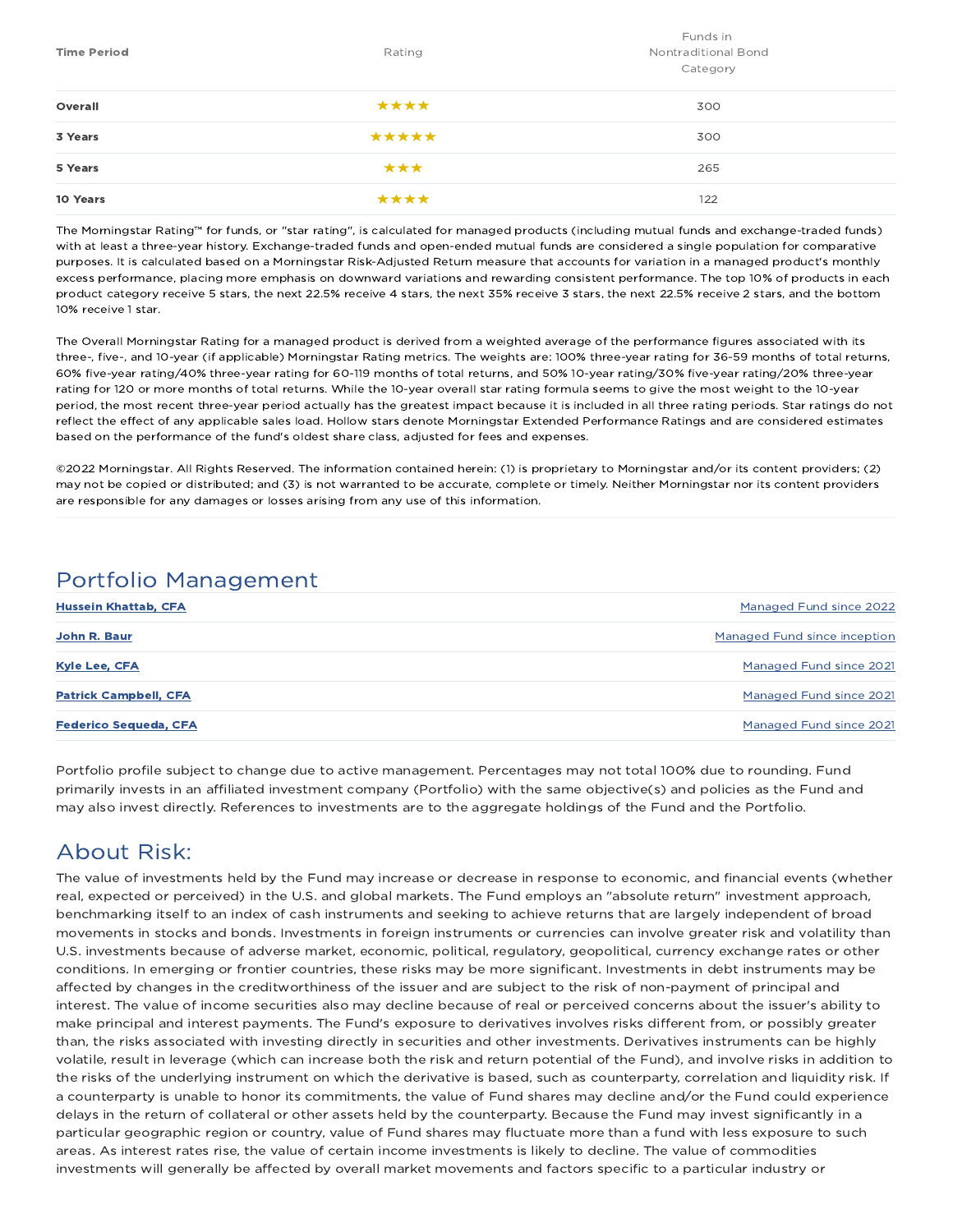commodity, including weather, embargoes, tariffs, or health, political, international and regulatory developments. Investments rated below investment grade (sometimes referred to as "junk") are typically subject to greater price volatility and illiquidity than higher rated investments.

A nondiversified fund may be subject to greater risk by investing in a smaller number of investments than a diversified fund. The Fund is exposed to liquidity risk when trading volume, lack of a market maker or trading partner, large position size, market conditions, or legal restrictions impair its ability to sell particular investments or to sell them at advantageous market prices. The impact of the coronavirus on global markets could last for an extended period and could adversely affect the Fund's performance. No fund is a complete investment program and you may lose money investing in a fund. The Fund may engage in other investment practices that may involve additional risks and you should review the Fund prospectus for a complete description.

1. Source: Zephyr. S&P 500® Index is an unmanaged index of large-cap stocks commonly used as a measure of U.S. stock market performance. S&P Dow Jones Indices are a product of S&P Dow Jones Indices LLC ("S&P DJI") and have been licensed for use. S&P® and S&P 500® are registered trademarks of S&P DJI; Dow Jones® is a registered trademark of Dow Jones Trademark Holdings LLC ("Dow Jones"); S&P DJI, Dow Jones and their respective affiliates do not sponsor, endorse, sell or promote the Fund, will not have any liability with respect thereto and do not have any liability for any errors, omissions, or interruptions of the S&P Dow Jones Indices. Bloomberg U.S. Aggregate Bond Index is an unmanaged index of domestic investment-grade bonds, including corporate, government and mortgage-backed securities. ICE BofAML U.S. High Yield Index is an unmanaged index of below-investment grade U.S. corporate bonds. Standard deviation measures the historic volatility of a fund. Maximum drawdown measures the largest possible cumulative loss an investor could have experienced over a specified time period. Beta measures the volatility of a fund relative to the overall market.

2. Source: Fund prospectus.

3. Net Expense Ratio reflects a contractual expense reimbursement that continues through 2/28/23. Without the reimbursement, if applicable, performance would have been lower.

#### Performance

### Historical Returns (%)

as of Mar 31, 2022

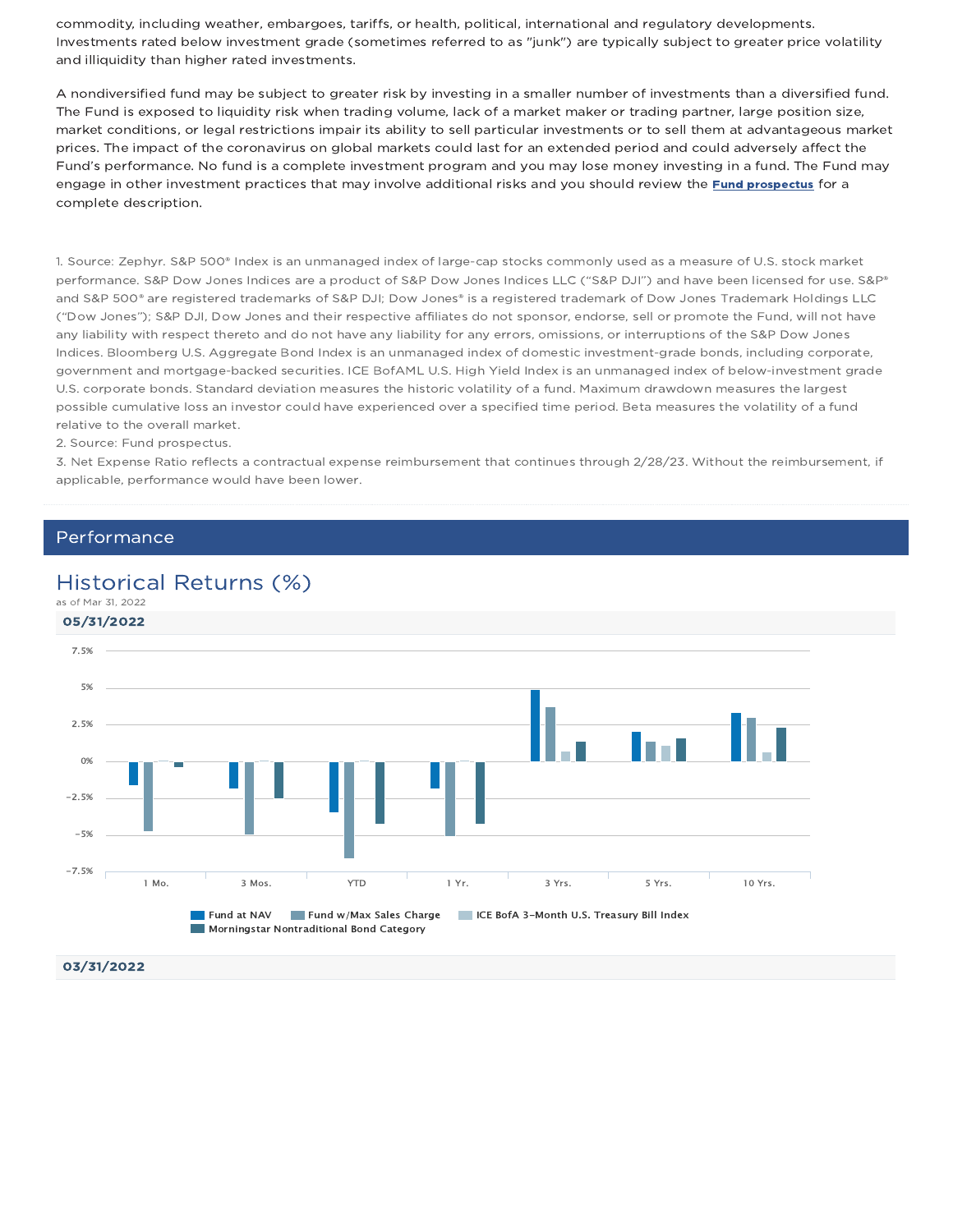

Fund at NAV Fund w/Max Sales Charge ICE BofA 3-Month U.S. Treasury Bill Index **Morningstar Nontraditional Bond Category** 

| 05/31/2022                                            |         |         |         |         |      |      |      |
|-------------------------------------------------------|---------|---------|---------|---------|------|------|------|
| <b>Fund at NAV</b>                                    | $-1.61$ | $-1.81$ | $-3.47$ | $-1.86$ | 4.91 | 2.02 | 3.36 |
| Fund w/Max Sales Charge                               | $-4.79$ | $-4.97$ | $-6.61$ | $-5.06$ | 3.75 | 1.35 | 3.01 |
| ICE BofA 3-Month U.S. Treasury Bill Index             | 0.07    | O.11    | O.12    | O.14    | 0.69 | 1.12 | 0.64 |
| Morningstar Nontraditional Bond Category <sup>4</sup> | $-0.40$ | $-2.50$ | $-4.23$ | $-4.24$ | 1.35 | 1.62 | 2.35 |
| 03/31/2022                                            |         |         |         |         |      |      |      |
| <b>Fund at NAV</b>                                    | $-1.91$ | $-3.56$ | $-3.56$ | 0.06    | 5.17 | 2.26 | 3.09 |
| Fund w/Max Sales Charge                               | $-5.07$ | $-8.11$ | $-8.11$ | $-4.71$ | 3.47 | 1.27 | 2.59 |
| ICE BofA 3-Month U.S. Treasury Bill Index             | 0.03    | 0.04    | 0.04    | 0.06    | 0.81 | 1.13 | 0.63 |
| Morningstar Nontraditional Bond Category <sup>4</sup> | $-0.72$ | $-2.49$ | $-2.49$ | $-1.40$ | 2.13 | 2.13 | 2.43 |

Past performance is no guarantee of future results. Investment return and principal value will fluctuate so that shares, when redeemed, may be worth more or less than their original cost. Performance is for the stated time period only; due to market volatility, the Fund's current performance may be lower or higher than quoted. Returns are historical and are calculated by determining the percentage change in net asset value (NAV) with all distributions reinvested. Returns for other classes of shares offered by the Fund are different. Performance less than or equal to one year is cumulative. Max Sales Charge: 3.25%.

## Calendar Year Returns (%)

|                                           | 2012  | 2013    | 2014 | 2015 | 2016 | 2017 | 2018    | 2019  | 2020 | 2021 |
|-------------------------------------------|-------|---------|------|------|------|------|---------|-------|------|------|
| <b>Fund at NAV</b>                        | 6.47  | $-1.03$ | 5.97 | 3.84 | 5.57 | 5.49 | $-8.66$ | 14.43 | 4.49 | 3.36 |
| ICE BofA 3-Month U.S. Treasury Bill Index | O. 11 | 0.07    | 0.03 | 0.05 | 0.33 | 0.86 | 1.87    | 2.28  | 0.67 | 0.05 |

## Fund Facts

| Expense Ratio (Gross) <sup>2,3</sup>  | 1.57%      |
|---------------------------------------|------------|
| <b>Expense Ratio (Net)</b> $2,3$      | 1.46%      |
| <b>Adjusted Expense Ratio (Gross)</b> | 1.46%      |
| <b>Adjusted Expense Ratio (Net)</b>   | 1.35%      |
| <b>Performance Inception</b>          | 08/31/2010 |
| <b>Distribution Frequency</b>         | Annually   |

### Yield Information as of May 31, 2022

| Subsidized SEC 30-day Yield <sup>5</sup> | 510%  |
|------------------------------------------|-------|
| Unsubsidized SEC 30-day Yield            | 4.97% |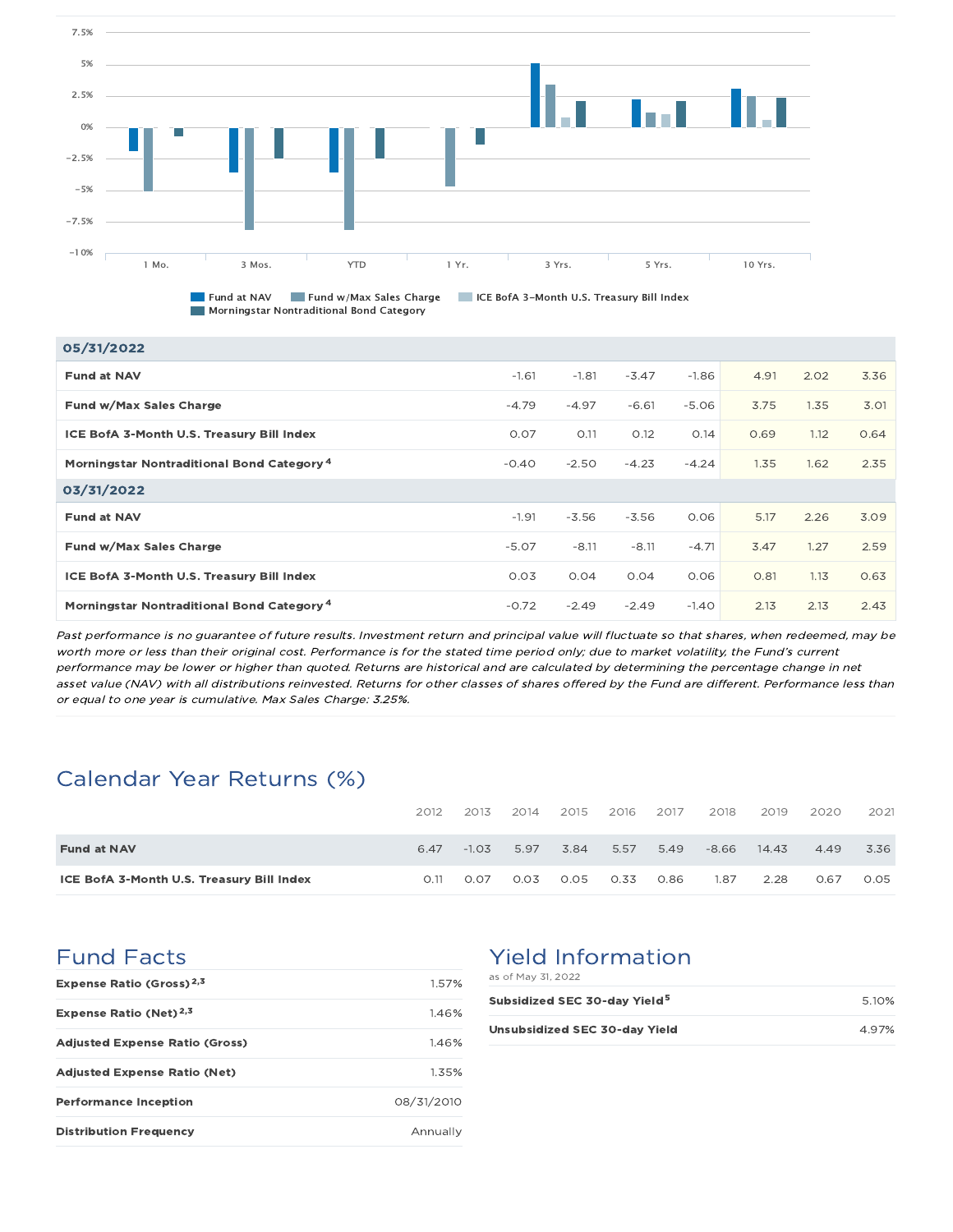Adjusted Expense Ratios excludes certain investment expenses such as interest expense from borrowings and repurchase agreements and dividend expense from short sales, incurred directly by the Fund or indirectly through the Fund's investment in underlying Eaton Vance Funds, if applicable none of which are paid to Eaton Vance.

## Morningstar Rating™

s of May 31, 2022

| <b>Time Period</b> | Rating | Funds in<br>Nontraditional Bond<br>Category |
|--------------------|--------|---------------------------------------------|
| Overall            | ****   | 300                                         |
| 3 Years            | *****  | 300                                         |
| 5 Years            | ***    | 265                                         |
| 10 Years           | ****   | 122                                         |

The Morningstar Rating™ for funds, or "star rating", is calculated for managed products (including mutual funds and exchange-traded funds) with at least a three-year history. Exchange-traded funds and open-ended mutual funds are considered a single population for comparative purposes. It is calculated based on a Morningstar Risk-Adjusted Return measure that accounts for variation in a managed product's monthly excess performance, placing more emphasis on downward variations and rewarding consistent performance. The top 10% of products in each product category receive 5 stars, the next 22.5% receive 4 stars, the next 35% receive 3 stars, the next 22.5% receive 2 stars, and the bottom 10% receive 1 star.

The Overall Morningstar Rating for a managed product is derived from a weighted average of the performance figures associated with its three-, five-, and 10-year (if applicable) Morningstar Rating metrics. The weights are: 100% three-year rating for 36-59 months of total returns, 60% five-year rating/40% three-year rating for 60-119 months of total returns, and 50% 10-year rating/30% five-year rating/20% three-year rating for 120 or more months of total returns. While the 10-year overall star rating formula seems to give the most weight to the 10-year period, the most recent three-year period actually has the greatest impact because it is included in all three rating periods. Star ratings do not reflect the effect of any applicable sales load. Hollow stars denote Morningstar Extended Performance Ratings and are considered estimates based on the performance of the fund's oldest share class, adjusted for fees and expenses.

©2022 Morningstar. All Rights Reserved. The information contained herein: (1) is proprietary to Morningstar and/or its content providers; (2) may not be copied or distributed; and (3) is not warranted to be accurate, complete or timely. Neither Morningstar nor its content providers are responsible for any damages or losses arising from any use of this information.

## NAV History

| Date         | <b>NAV</b> | NAV Change |
|--------------|------------|------------|
| Jun 24, 2022 | \$9.55     | \$0.00     |
| Jun 23, 2022 | \$9.55     | $-$0.05$   |
| Jun 22, 2022 | \$9.60     | $-$0.05$   |
| Jun 21, 2022 | \$9.65     | $-$0.01$   |
| Jun 17, 2022 | \$9.66     | $-$0.06$   |
| Jun 16, 2022 | \$9.72     | $-$0.01$   |
| Jun 15, 2022 | \$9.73     | $-$0.06$   |
| Jun 14, 2022 | \$9.79     | \$0.01     |
| Jun 13, 2022 | \$9.78     | $-$0.01$   |
| Jun 10, 2022 | \$9.79     | \$0.01     |

# Distribution History 6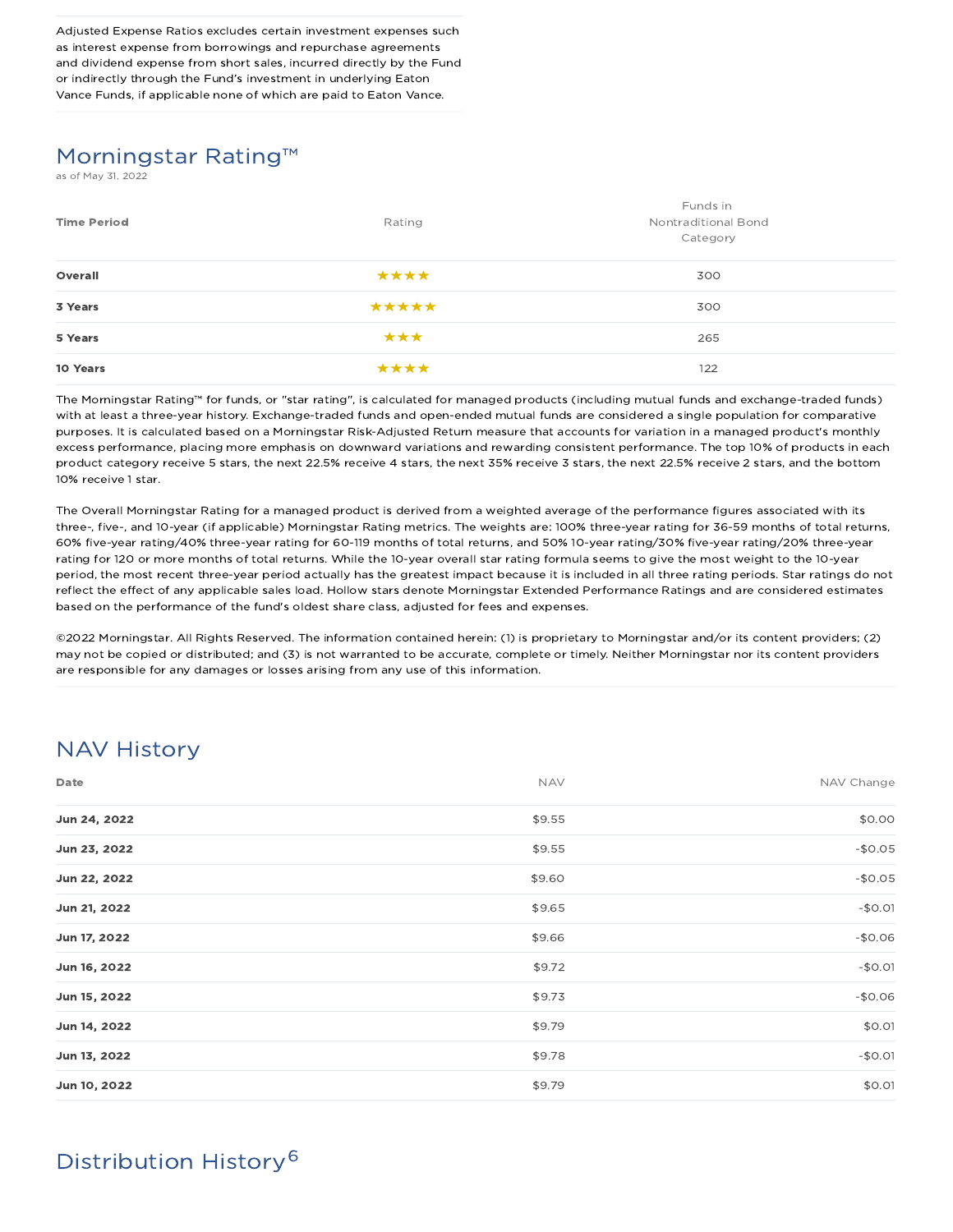| Ex-Date      | Distribution | Reinvest NAV |
|--------------|--------------|--------------|
| Dec 30, 2021 | \$0.46300    | \$10.10      |
| Dec 30, 2020 | \$0.57340    | \$10.21      |
| Dec 30, 2019 | \$0.41510    | \$10.33      |

No records in this table indicates that there has not been a distribution greater than .0001 within the past 3 years. Fund prospectus

## Capital Gain History 6

| Ex-Date                                                                                                               | Short-Term | Long-Term | Reinvest NAV |  |  |  |
|-----------------------------------------------------------------------------------------------------------------------|------------|-----------|--------------|--|--|--|
| No records in this table indicates that there has not been a capital gain greater than .0001 within the past 3 years. |            |           |              |  |  |  |

Fund prospectus

Portfolio profile subject to change due to active management. Percentages may not total 100% due to rounding. Fund primarily invests in an affiliated investment company (Portfolio) with the same objective(s) and policies as the Fund and may also invest directly. References to investments are to the aggregate holdings of the Fund and the Portfolio.

## About Risk:

The value of investments held by the Fund may increase or decrease in response to economic, and financial events (whether real, expected or perceived) in the U.S. and global markets. The Fund employs an "absolute return" investment approach, benchmarking itself to an index of cash instruments and seeking to achieve returns that are largely independent of broad movements in stocks and bonds. Investments in foreign instruments or currencies can involve greater risk and volatility than U.S. investments because of adverse market, economic, political, regulatory, geopolitical, currency exchange rates or other conditions. In emerging or frontier countries, these risks may be more significant. Investments in debt instruments may be affected by changes in the creditworthiness of the issuer and are subject to the risk of non-payment of principal and interest. The value of income securities also may decline because of real or perceived concerns about the issuer's ability to make principal and interest payments. The Fund's exposure to derivatives involves risks different from, or possibly greater than, the risks associated with investing directly in securities and other investments. Derivatives instruments can be highly volatile, result in leverage (which can increase both the risk and return potential of the Fund), and involve risks in addition to the risks of the underlying instrument on which the derivative is based, such as counterparty, correlation and liquidity risk. If a counterparty is unable to honor its commitments, the value of Fund shares may decline and/or the Fund could experience delays in the return of collateral or other assets held by the counterparty. Because the Fund may invest significantly in a particular geographic region or country, value of Fund shares may fluctuate more than a fund with less exposure to such areas. As interest rates rise, the value of certain income investments is likely to decline. The value of commodities investments will generally be affected by overall market movements and factors specific to a particular industry or commodity, including weather, embargoes, tariffs, or health, political, international and regulatory developments. Investments rated below investment grade (sometimes referred to as "junk") are typically subject to greater price volatility and illiquidity than higher rated investments.

A nondiversified fund may be subject to greater risk by investing in a smaller number of investments than a diversified fund. The Fund is exposed to liquidity risk when trading volume, lack of a market maker or trading partner, large position size, market conditions, or legal restrictions impair its ability to sell particular investments or to sell them at advantageous market prices. The impact of the coronavirus on global markets could last for an extended period and could adversely affect the Fund's performance. No fund is a complete investment program and you may lose money investing in a fund. The Fund may engage in other investment practices that may involve additional risks and you should review the Fund prospectus for a complete description.

#### 2. Source: Fund prospectus.

3. Net Expense Ratio reflects a contractual expense reimbursement that continues through 2/28/23. Without the reimbursement, if applicable, performance would have been lower.

4. The Morningstar Nontraditional Bond Category includes funds that pursue strategies divergent in one or more ways from conventional practice in the broader bond-fund universe. This includes funds that invest in bonds with an absolute return focus, which seek to avoid losses and produce returns uncorrelated to the overall bond market, and funds with unconstrained mandates. Typically these strategies tactically manage allocations and often utilize derivatives.

5. SEC 30-day yield is a standardized measure based on the estimated yield to maturity of a fund's investments over a 30-day period and is based on the maximum offer price at the date specified. The SEC 30-day yield is not based on the distributions made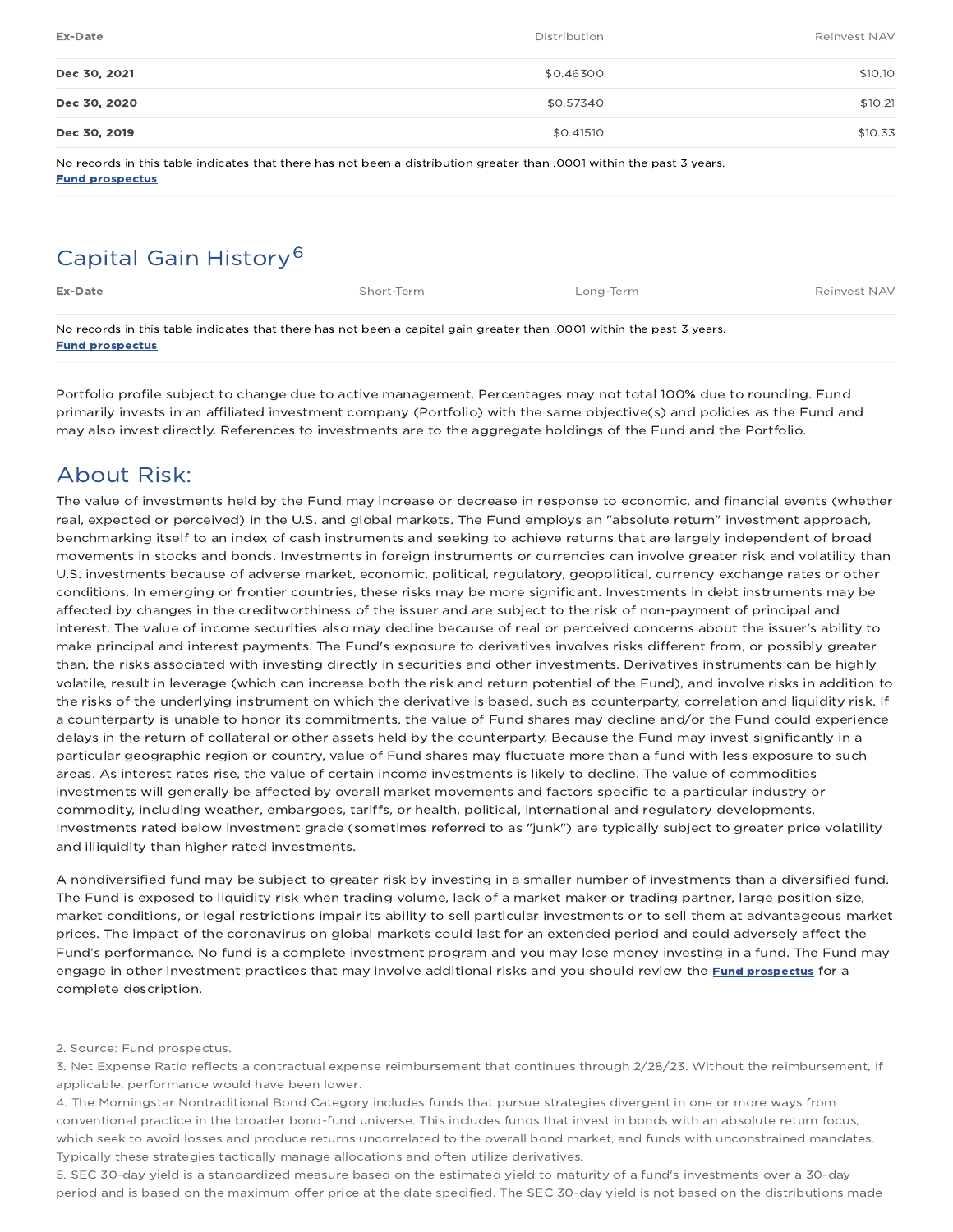by the fund, which may differ. Subsidized yield reflects the effect of fee waivers and expense reimbursements. Distribution Rate at NAV is calculated by dividing the last distribution paid per share (annualized) by NAV. The Fund's monthly distribution may be comprised of ordinary income, net realized capital gains and returns of capital.

6. A portion of the Fund's returns may be comprised of return of capital or short term capital gains. The Fund will determine the tax characteristics of all Fund distributions after the end of the calendar year and will provide shareholders such information at that time. Please consult your tax advisor for further information.

### Portfolio

### Portfolio Statistics

as of May 31, 2022

Countries Represented 78

# Credit Quality (%)<sup>7</sup>



| <b>AAA</b>          | 7.38    |
|---------------------|---------|
| AA                  | $-1.27$ |
| A                   | 10.81   |
| <b>BBB</b>          | 7.29    |
| BB                  | 24.48   |
| в                   | 36.51   |
| <b>CCC or Lower</b> | 9.68    |
| <b>Not Rated</b>    | 5.13    |
| Total               | 100.00  |

Ratings are based on Moody's, S&P or Fitch, as applicable. If securities are rated differently by the ratings agencies, the highest rating is applied. Ratings, which are subject to change, apply to the creditworthiness of the issuers of the underlying securities and not to the Fund or its shares. Credit ratings measure the quality of a bond based on the issuer's creditworthiness, with ratings ranging from AAA, being the highest, to D, being the lowest based on S&P's measures. Ratings of BBB or higher by S&P or Fitch (Baa or higher by Moody's) are considered to be investment-grade quality. Credit ratings are based largely on the ratings agency's analysis at the time of rating. The rating assigned to any particular security is not necessarily a reflection of the issuer's current financial condition and does not necessarily reflect its assessment of the volatility of a security's market value or of the liquidity of an investment in the security. Holdings designated as "Not Rated" are not rated by the national ratings agencies stated above.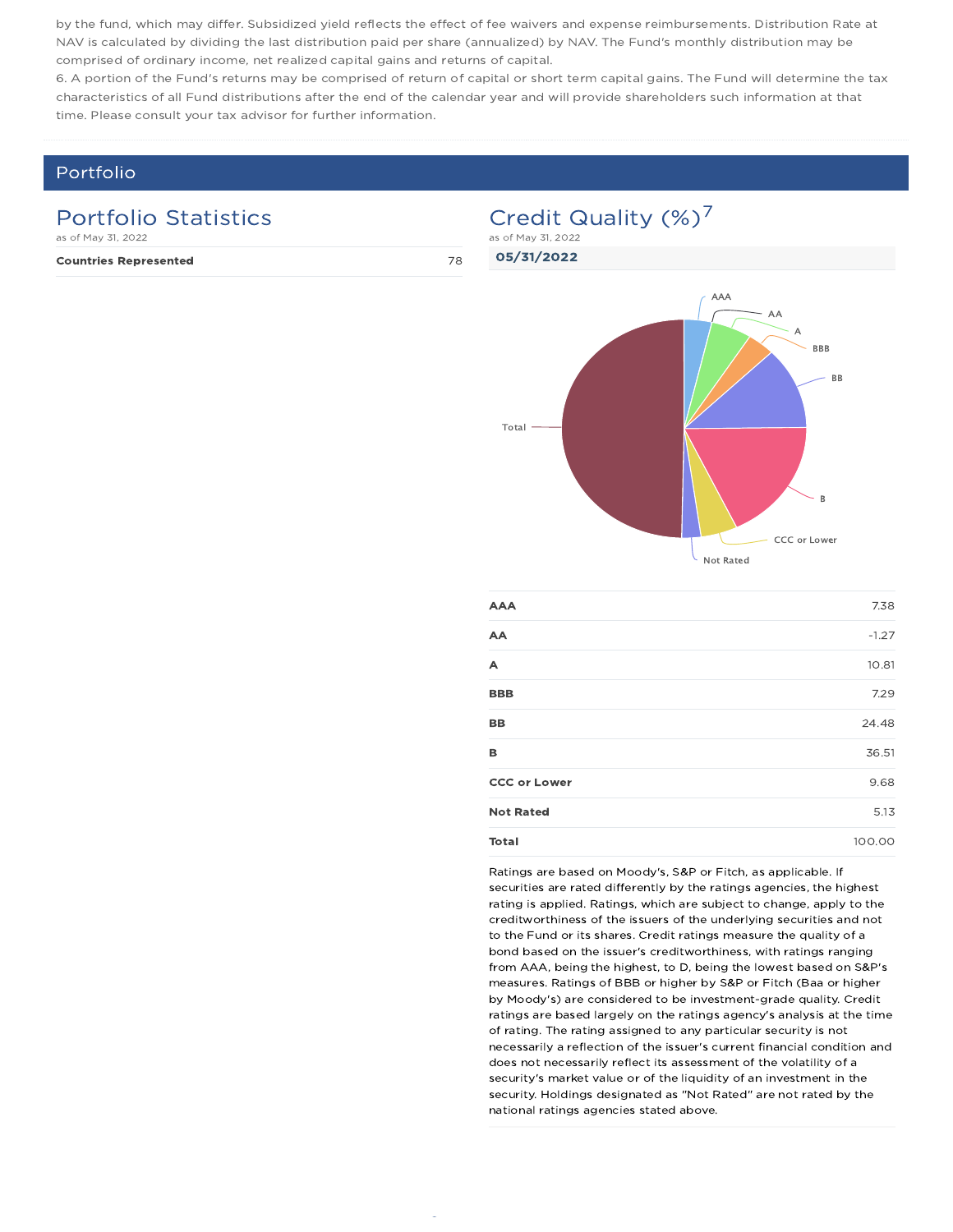## Foreign Currency Exposure (%)<sup>8</sup>

|  |  | as of May 31. 2022 |  |
|--|--|--------------------|--|

| <b>Ukraine</b>              | 5.42     |
|-----------------------------|----------|
| Iceland                     | 4.85     |
| Uganda                      | 3.77     |
| Serbia                      | 3.66     |
| <b>Uzbekistan</b>           | 3.62     |
| Japan                       | 3.52     |
| India                       | $-4.25$  |
| Oman                        | $-5.37$  |
| China                       | $-10.02$ |
| <b>United Arab Emirates</b> | $-10.27$ |
| <b>View All</b>             |          |

### Credit Exposures by Country (contribution to credit spread duration in years) $9$ as of May 31, 2022

| Egypt                 | 0.25    |
|-----------------------|---------|
| <b>Tanzania</b>       | 0.19    |
| Germany               | $-0.20$ |
| <b>France</b>         | $-0.20$ |
| <b>United Kingdom</b> | $-0.21$ |
| <b>Gatar</b>          | $-0.33$ |
| Saudi Arabia          | $-0.41$ |
| <b>South Africa</b>   | $-0.52$ |
| <b>Malaysia</b>       | $-0.54$ |
| <b>United States</b>  | $-0.73$ |
| <b>View All</b>       |         |

### Interest-Rate Exposures by Country (contribution to interest-rate duration in years) 10 as of May 31, 2022

| China                | 0.48    |
|----------------------|---------|
| <b>New Zealand</b>   | 0.35    |
| <b>United States</b> | 0.31    |
| <b>South Korea</b>   | 0.28    |
| <b>South Africa</b>  | 0.25    |
| Serbia               | 0.23    |
| Euro                 | $-0.21$ |
| <b>Poland</b>        | $-0.28$ |
| <b>Taiwan</b>        | $-0.41$ |
| Japan                | $-0.48$ |
| <b>View All</b>      |         |

# Aggregate Exposure<sup>11</sup>

as of May 31, 2022

|       | Foreign Currency (%) | Credit (yrs.) | <b>Interest Rate (yrs.)</b> |
|-------|----------------------|---------------|-----------------------------|
| Long  | 46                   | 2.66          | 3.24                        |
| Short | $-45$                | $-3.93$       | $-1.83$                     |
| Net   |                      | $-1.27$       | 1.40                        |

Portfolio profile subject to change due to active management. Percentages may not total 100% due to rounding. Fund primarily invests in an affiliated investment company (Portfolio) with the same objective(s) and policies as the Fund and may also invest directly. References to investments are to the aggregate holdings of the Fund and the Portfolio.

## About Risk: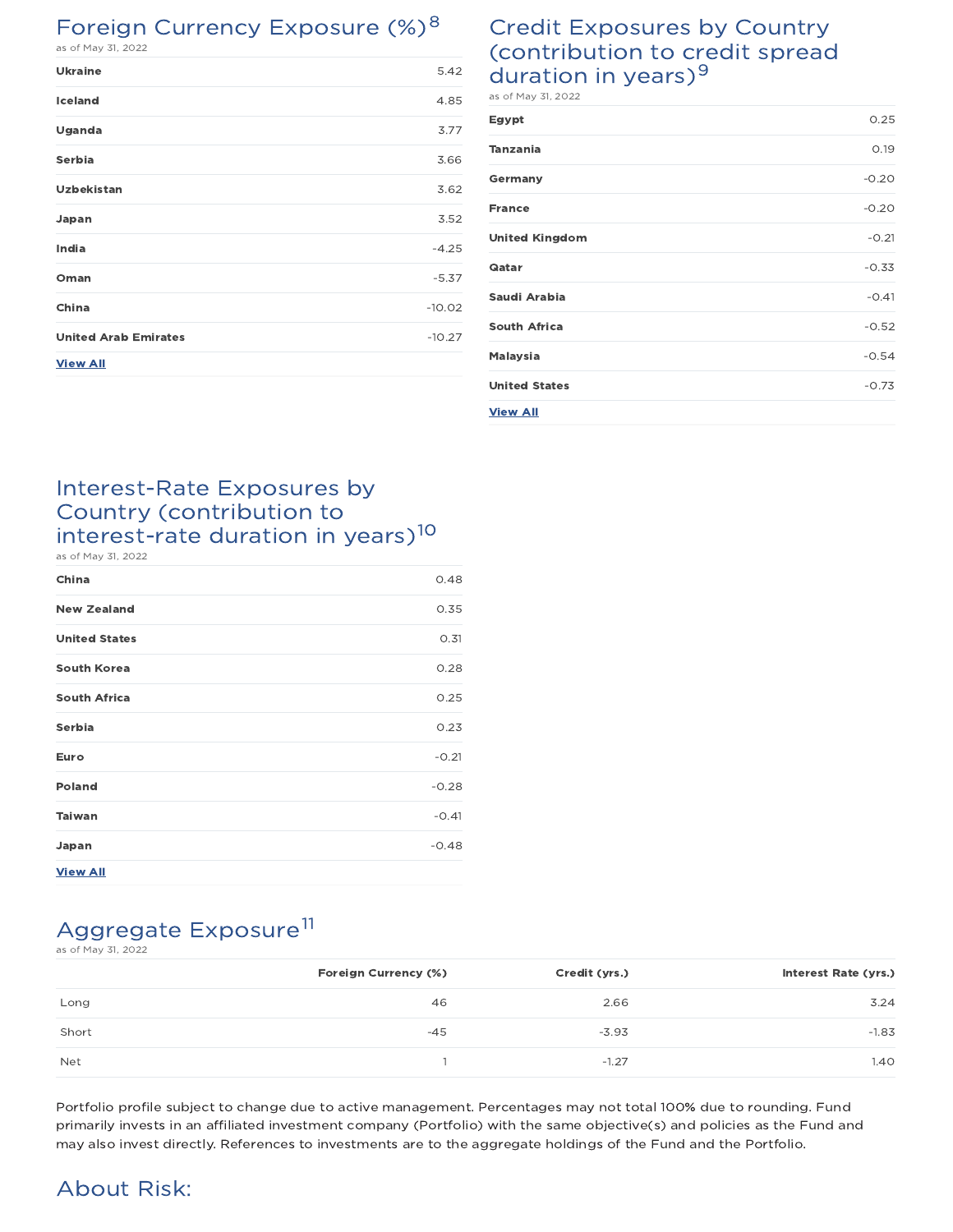The value of investments held by the Fund may increase or decrease in response to economic, and financial events (whether real, expected or perceived) in the U.S. and global markets. The Fund employs an "absolute return" investment approach, benchmarking itself to an index of cash instruments and seeking to achieve returns that are largely independent of broad movements in stocks and bonds. Investments in foreign instruments or currencies can involve greater risk and volatility than U.S. investments because of adverse market, economic, political, regulatory, geopolitical, currency exchange rates or other conditions. In emerging or frontier countries, these risks may be more significant. Investments in debt instruments may be affected by changes in the creditworthiness of the issuer and are subject to the risk of non-payment of principal and interest. The value of income securities also may decline because of real or perceived concerns about the issuer's ability to make principal and interest payments. The Fund's exposure to derivatives involves risks different from, or possibly greater than, the risks associated with investing directly in securities and other investments. Derivatives instruments can be highly volatile, result in leverage (which can increase both the risk and return potential of the Fund), and involve risks in addition to the risks of the underlying instrument on which the derivative is based, such as counterparty, correlation and liquidity risk. If a counterparty is unable to honor its commitments, the value of Fund shares may decline and/or the Fund could experience delays in the return of collateral or other assets held by the counterparty. Because the Fund may invest significantly in a particular geographic region or country, value of Fund shares may fluctuate more than a fund with less exposure to such areas. As interest rates rise, the value of certain income investments is likely to decline. The value of commodities investments will generally be affected by overall market movements and factors specific to a particular industry or commodity, including weather, embargoes, tariffs, or health, political, international and regulatory developments. Investments rated below investment grade (sometimes referred to as "junk") are typically subject to greater price volatility and illiquidity than higher rated investments.

A nondiversified fund may be subject to greater risk by investing in a smaller number of investments than a diversified fund. The Fund is exposed to liquidity risk when trading volume, lack of a market maker or trading partner, large position size, market conditions, or legal restrictions impair its ability to sell particular investments or to sell them at advantageous market prices. The impact of the coronavirus on global markets could last for an extended period and could adversely affect the Fund's performance. No fund is a complete investment program and you may lose money investing in a fund. The Fund may engage in other investment practices that may involve additional risks and you should review the Fund prospectus for a complete description.

7. Percent of bond holdings.

8. Based on notional exposure as percentage of net assets.

9. Spread duration is the sensitivity of a bond's price given changes in yield spreads. Based on option-adjusted credit spread duration relative to net assets.

10. Based on option-adjusted interest-rate duration relative to net assets.

11. Foreign currency based on notional exposure as percentage of net assets. Credit spread duration is the sensitivity of a bond's price given changes in yield spreads. Based on option-adjusted credit spread duration relative to net assets. Interest rate based on option-adjusted interest-rate duration relative to net assets.

### Management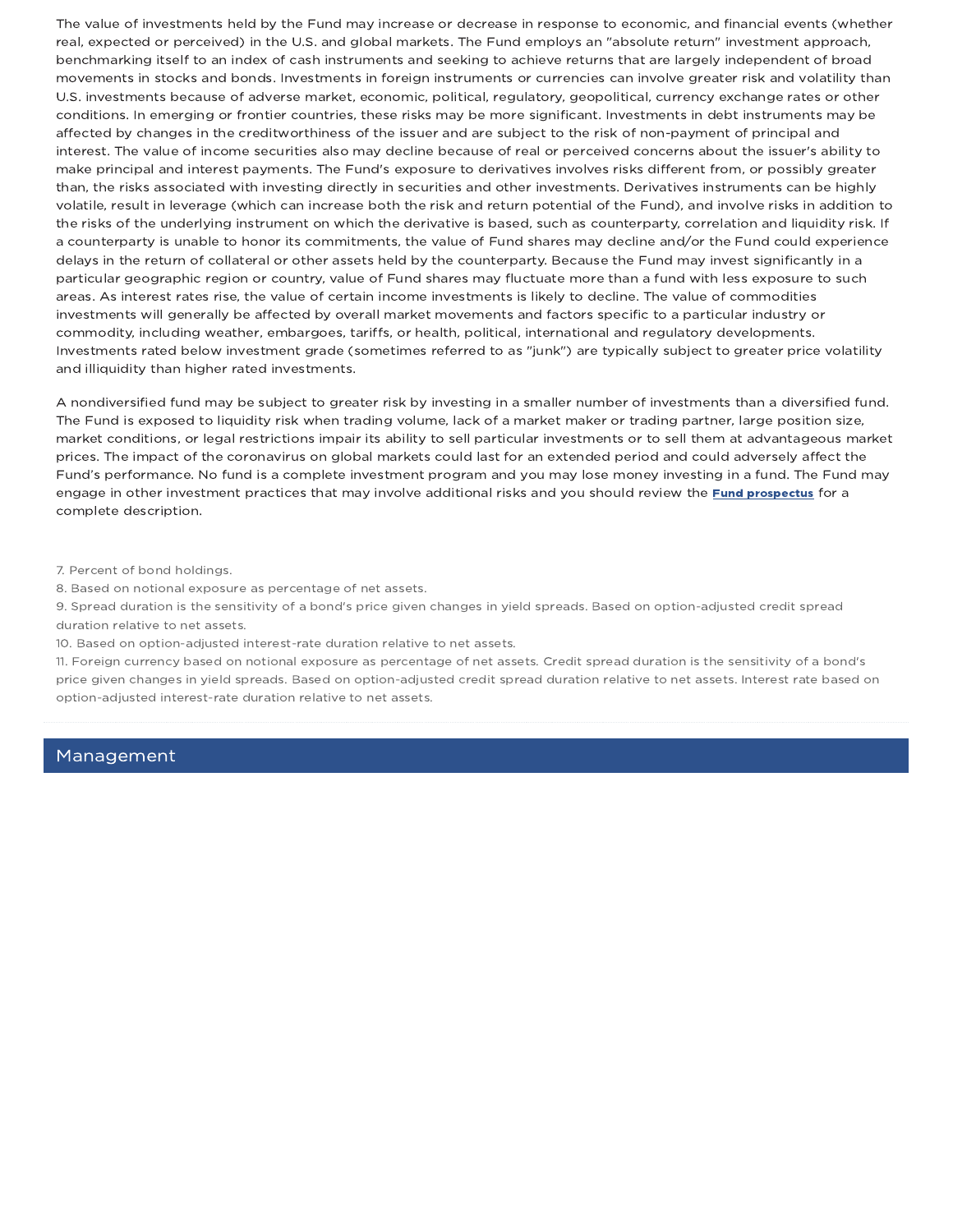

Hussein Khattab, CFA Executive Director, Portfolio Manager Joined Eaton Vance 2013

#### Biography

Hussein Khattab is a portfolio manager on the Emerging Markets team. He is responsible for buy and sell decisions, portfolio construction and risk management for the team's emerging markets strategies. He is focused on the analysis of macroeconomics, politics and financial markets of Central and Eastern Europe, the Middle East and Africa, and the management of regional investments in various emerging markets portfolios. He began his career in the investment management industry with Eaton Vance in 2013. Morgan Stanley acquired Eaton Vance in March 2021.

Hussein earned a BEngineering from the American University of Beirut and an M.S. in mathematical finance from Boston University. He is a CFA charterholder.

#### Education

- American University of Beirut
- Boston University

### Experience

Managed Fund since 2022

#### Other funds managed

Global Macro Absolute Return Fund



John R. Baur Managing Director, Co-Head of Emerging Markets Joined Eaton Vance 2005

#### Biography

John is Co-Head of Emerging Markets and portfolio manager for the Emerging Markets team. He is responsible for co-leading the team with investment professionals based in Boston, Washington, D.C., London and Singapore, as well as for buy and sell decisions, portfolio construction and risk management for the team's emerging markets strategies. He joined Eaton Vance in 2005. Morgan Stanley acquired Eaton Vance in March 2021.

John began his career in the investment management industry in 2005. Before joining Eaton Vance, he was employed by Applied Materials in an engineering capacity, spending five of his seven years at the firm in Asia.

John earned a B.S. from MIT and an MBA from the Johnson Graduate School of Management at Cornell University.

#### Education

- B.S. Massachusetts Institute of Technology
- M.B.A. Johnson Graduate School of Management, Cornell University

#### Experience

• Managed Fund since inception

#### Other funds managed

- **Emerging and Frontier Countries Equity Fund**
- **Emerging Markets Debt Fund**
- **Emerging Markets Debt Opportunities Fund**
- **Emerging Markets Local Income Fund**
- Global Macro Absolute Return Fund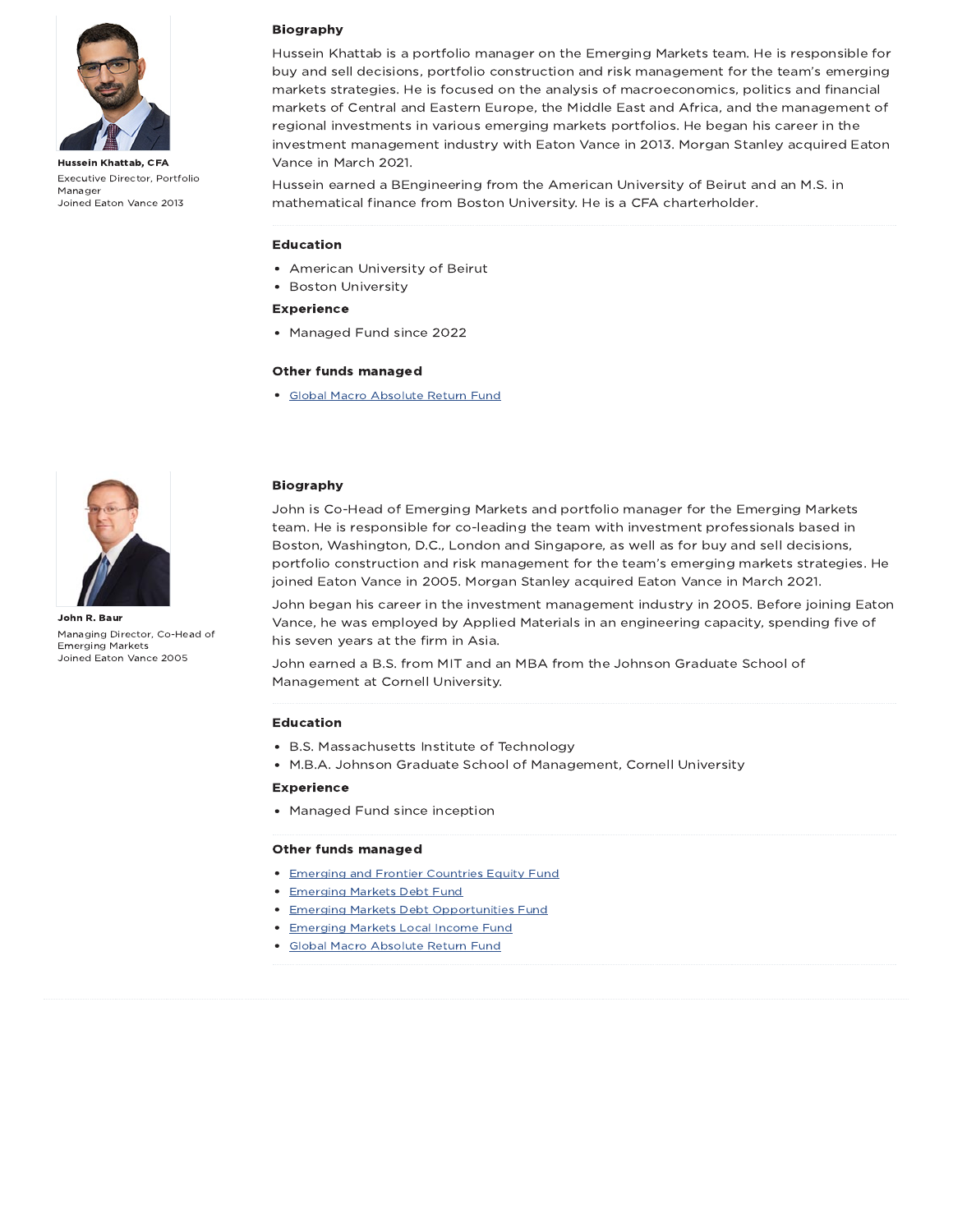

Kyle Lee, CFA Executive Director, Portfolio Manager Joined Eaton Vance 2007

#### Biography

Kyle Lee is a portfolio manager on the Emerging Markets team. He is responsible for buy and sell decisions, portfolio construction and risk management for the team's emerging markets strategies. He is also responsible for the analysis of macroeconomics, politics and financial markets of Asia, Western Europe and the Dollar Bloc and the management of regional investments in various emerging markets debt portfolios.

He began his career in the investment management industry with Eaton Vance in 2007. Morgan Stanley acquired Eaton Vance in March 2021.

Kyle earned a B.A. from Wesleyan University and is a CFA charterholder.

#### Education

- B.A. Wesleyan University
- Experience
- Managed Fund since 2021

#### Other funds managed

- Global Bond Fund
- Global Macro Absolute Return Fund



Patrick Campbell, CFA Executive Director, Portfolio Manager Joined Eaton Vance 2008

#### Biography

Patrick Campbell is a portfolio manager on the Emerging Markets team. He is responsible for buy and sell decisions, portfolio construction and risk management for the team's emerging markets strategies. He is also responsible for the analysis of macroeconomics, politics and financial markets of Latin America and the management of regional investments in various emerging markets portfolios. He began his career in the investment management industry with Eaton Vance in 2008. Morgan Stanley acquired Eaton Vance in March 2021.

Patrick earned a B.A. from Boston College. He is a member of the CFA Society Boston and is a CFA charterholder.

#### Education

B.A. Boston College

#### Experience

• Managed Fund since 2021

#### Other funds managed

- Global Bond Fund
- Global Macro Absolute Return Fund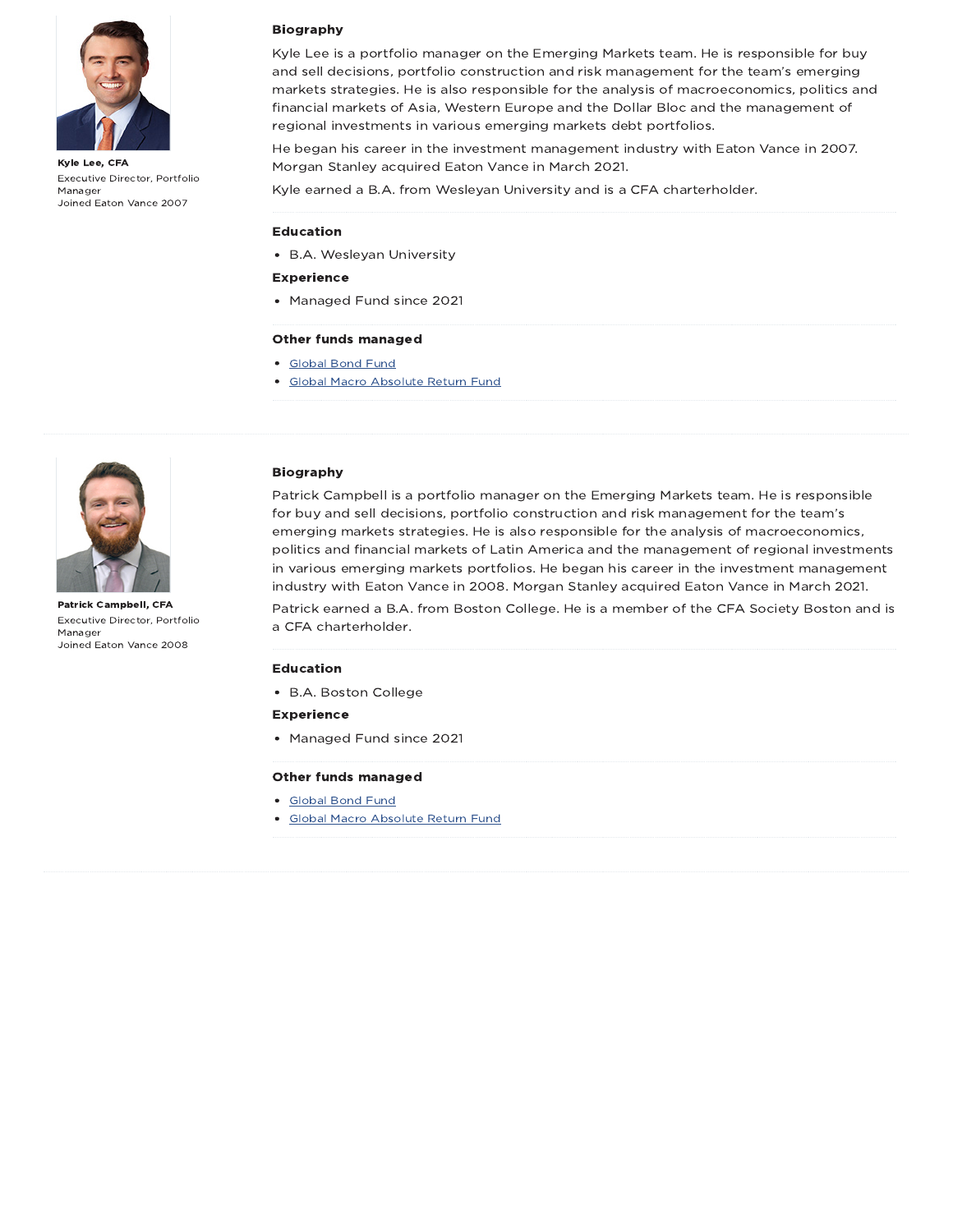

Federico Sequeda, CFA Executive Director, Portfolio Manager Joined Eaton Vance 2010

#### Biography

Federico Sequeda is a portfolio manager on the Emerging Markets team. He is responsible for buy and sell decisions, portfolio construction and risk management for the team's emerging markets strategies. He joined Eaton Vance in 2010. Morgan Stanley acquired Eaton Vance in March 2021.

Federico began his career in the investment management industry in 2009. Before joining Eaton Vance, he was an investment associate with Bridgewater Associates, LP.

Federico earned a B.A., magna cum laude, from Dartmouth College. He is a CFA charterholder.

#### Education

B.A. Dartmouth College

- Experience
- Managed Fund since 2021

#### Other funds managed

- **Emerging Markets Debt Fund**
- Global Macro Absolute Return Fund

### Literature

### **Literature**

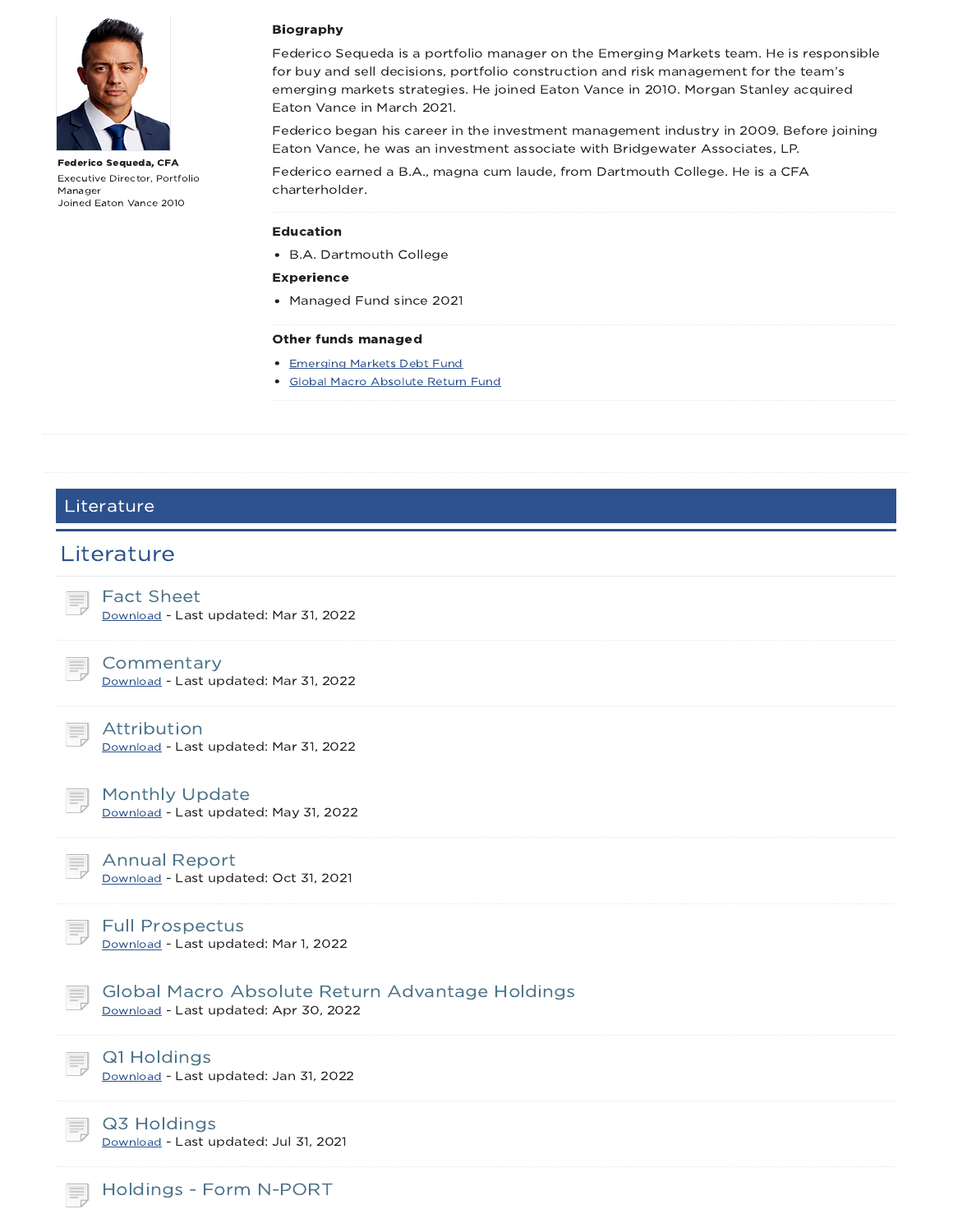| Vownla |
|--------|
|--------|

SAI Download - Last updated: Mar 1, 2022

#### Three formidable challenges. One versatile strategy Download **C** - Last updated: Mar 31, 2022

Semi-Annual Report Download - Last updated: Apr 30, 2021



### Summary Prospectus

Download - Last updated: Mar 1, 2022

## **E**dton Vance

in  $y = 8$ 



#### **HEADQUARTERS** Two International Place Boston, MA 02110

**Investments** Eaton Vance Funds

Parametric Funds

Calvert Funds

Separately Managed Accounts

Closed-End Funds and Term Trusts

| <b>Insights</b>        |
|------------------------|
| <b>Advisory Blog</b>   |
| Monthly Market Monitor |
| Market Update Events   |
| The Advisor Institute  |

| <b>Taxes &amp; Tools</b>                          |
|---------------------------------------------------|
| Investment Tax Center                             |
| Tax Information                                   |
| <b>Investment Tax Calculator</b>                  |
| Laddered Investing Interest Rate<br>Scenario Tool |
| Concentrated Stock Position<br>Calculator         |

Tax-Equivalent Yield Calculator

**Resources** 

Forms & E-Delivery Mutual Funds & Abandoned Property **DST Vision** 

AdvisorCentral

Accessibility | Business Continuity | Privacy & Security | Terms & Conditions | Careers | Contact | Investor Account Access

To report a website vulnerability, please go to Responsible Disclosure.

Eaton Vance is part of Morgan Stanley Investment Management, the asset management division of Morgan Stanley.

For USA PATRIOT Act Disclosure Notice please click here.

This image indicates content designed specifically for Financial Advisors / Investment Professionals. This material is not to be used with the public.